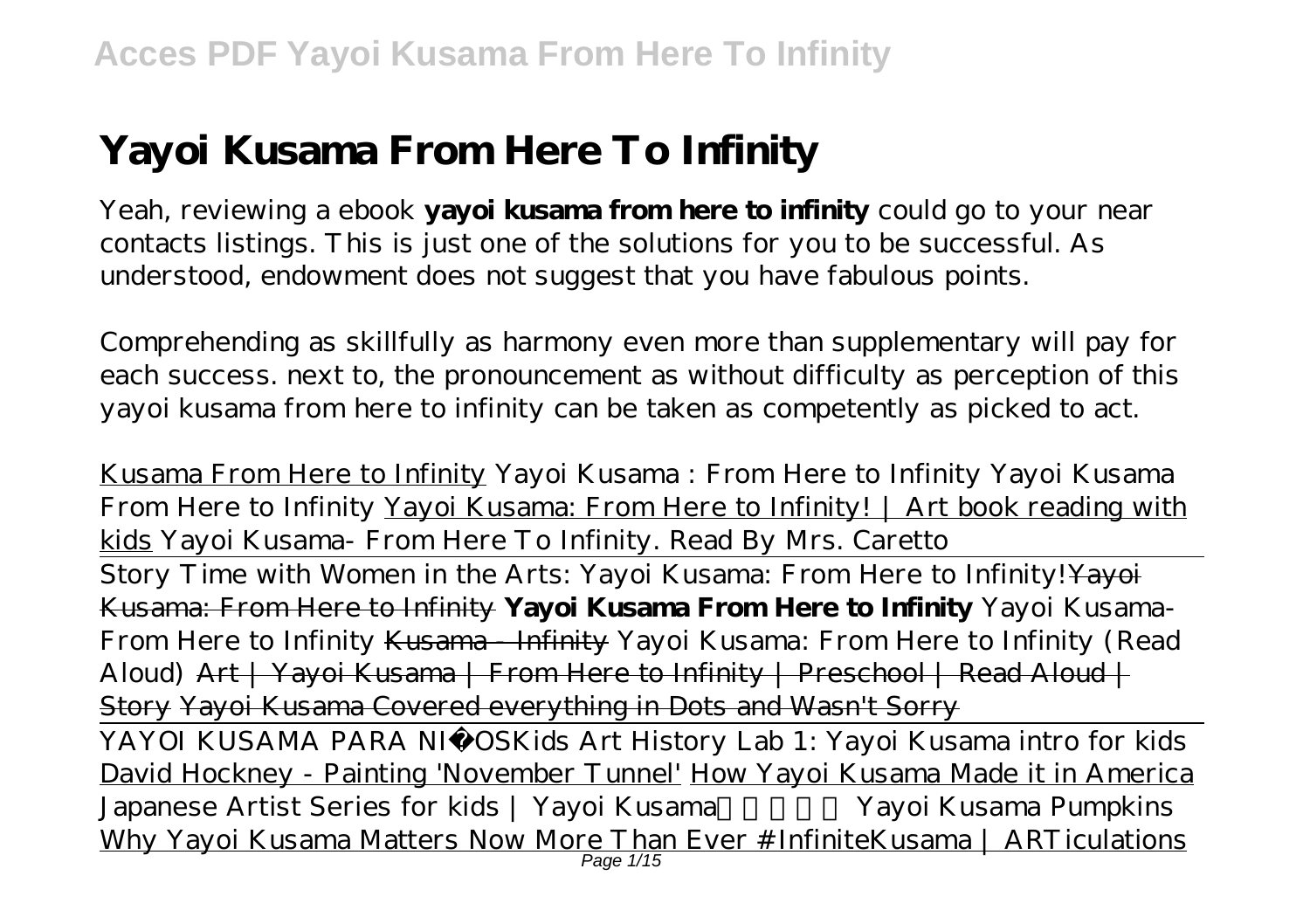### This Artist Makes Incredible Sculptures Out of Fabric

The Infinite Artistry of Yayoi Kusama | M2MA Vivid Message of Peace from Yayoi Kusama Yayoi Kusama, From Here to From Here to Infinity bySarah Suzuki Yayoi Kusama From Here to Infinity Yayoi Kusama: From Here to Infinity Read Aloud Day 168! Let's read Yayoi Kusama: From Here To Infinity, aloud together*Read Aloud: Yayoi Kusama Covered Everything in Dots and Wasn't Sorry Yayoi Kusama, From Here to Infinity - A Read Aloud* Reading 33 \"Yayoi Kusama: From Here to Infinity\" *Yayoi Kusama From Here To*

This colourful children's book tells the story of the renowned artist Yayoi Kusama and her quest to cover the world in polka dots – from here to infinity! Growing up in the mountains of Japan, Yayoi Kusama dreamed of becoming an artist.

### *Yayoi Kusama: From Here to Infinity: Amazon.co.uk: Sarah ...*

Read aloud story about the Japanese artist Yayoi Kusama followed by photographs of her and her work.

### *Kusama From Here to Infinity - YouTube*

Growing up in Japan, Yayoi Kusama dreamed of becoming an artist. In the fields of her family's nurseries she drew flowers and plants and stones, imagining the world around her as streams and clusters and arrays of dots. After studying traditional painting in Japan, Kusama moved to New York City, where she quickly became famous for her paintings patterned with dots.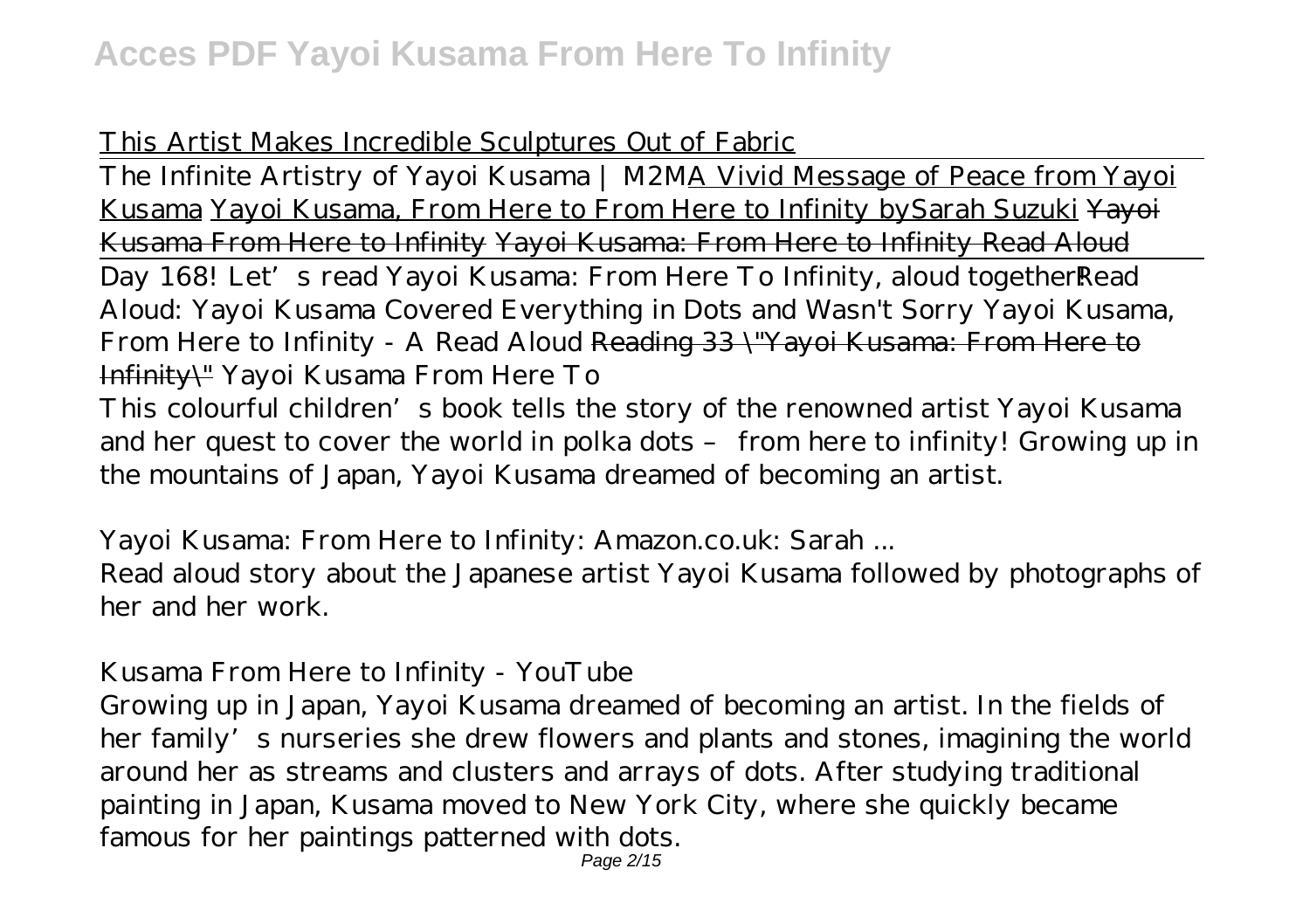*Yayoi Kusama: From Here to Infinity | MoMA Design Store* Written by Sarah Suzuki and Illustrated by Ellen Weinstein (2019)

*Yayoi Kusama, From Here to Infinity - A Read Aloud - YouTube* The notoriously reclusive artist Yayoi Kusama sent out a message to the world in response Covid-19 in the form of a poem, calling for unity and defiance in the face of the coronavirus pandemic.

*A Message From Yayoi Kusama To The Whole World*

www .yayoi-kusama .jp. Yayoi Kusama (Kusama Yayoi, born 22 March 1929) is a Japanese contemporary artist who works primarily in sculpture and installation, but is also active in painting, performance, film, fashion, poetry, fiction, and other arts. Her work is based in conceptual art and shows some attributes of feminism, minimalism, surrealism, Art Brut, pop art, and abstract expressionism, and is infused with autobiographical, psychological, and sexual content.

#### *Yayoi Kusama - Wikipedia*

Yayoi Kusama, (born March 22, 1929, Matsumoto, Japan), Japanese artist who was a self-described "obsessional artist," known for her extensive use of polka dots and for her infinity installations. She employed painting, sculpture, performance art, and installations in a variety of styles, including Pop art and Minimalism.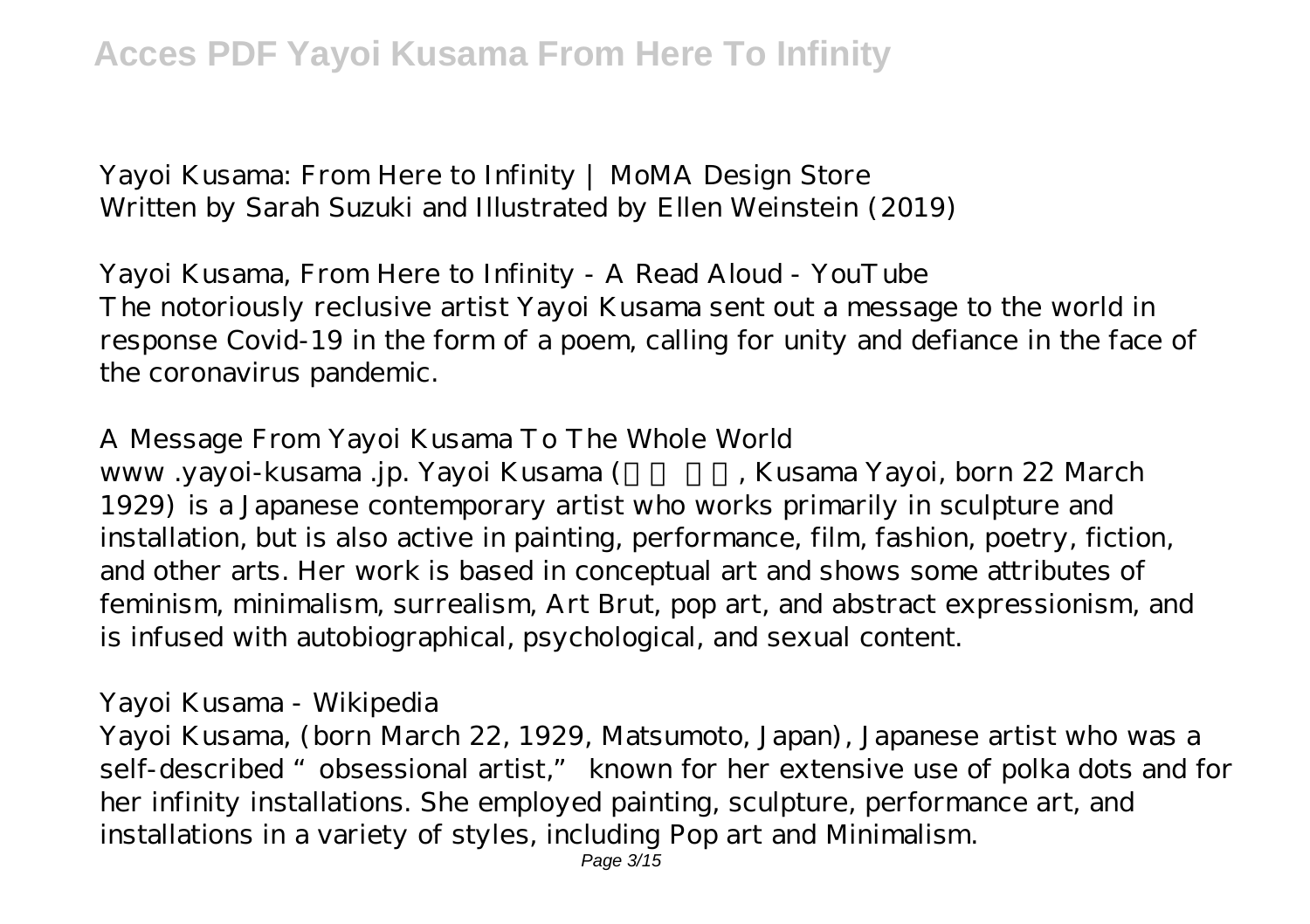### *Yayoi Kusama | Biography, Art, & Facts | Britannica*

Growing up in the mountains of Japan, Yayoi Kusama (b. 1929) dreamed of becoming an artist. One day, she had a vision in which the world and everything in it—the plants, the people, the sky—were covered in polka dots. She began to cover her paintings, drawings, sculptures, and even her body with dots.

### *Yayoi Kusama: From Here to Infinity!: Suzuki, Sarah ...*

Yayoi Kusama: From here to Infinity is a beautiful children's picture book biography following the life of one of the most exciting artists working today. This biography begins with Yayoi Kusama growing up in Japan, and mesmerized by dots– seeing them everywhere in nature.

### *Yayoi Kusama Art Lesson Plan for Kids – Faber-Castell USA* The nine decades of artist Yayoi Kusama's life have taken her from rural Japan to the New York art scene to contemporary Tokyo, in a career in which she has ...

### *Yayoi Kusama – Obsessed with Polka Dots | Tate - YouTube*

Now, in 2020, they've joined forces once more. "It's an honour and a privilege to continue our longstanding creative collaboration with Yayoi Kusama," says Jean-Marc Gallot, President and CEO of Veuve Clicquot. "Yayoi Kusama's artistic expression is both generous and deeply optimistic.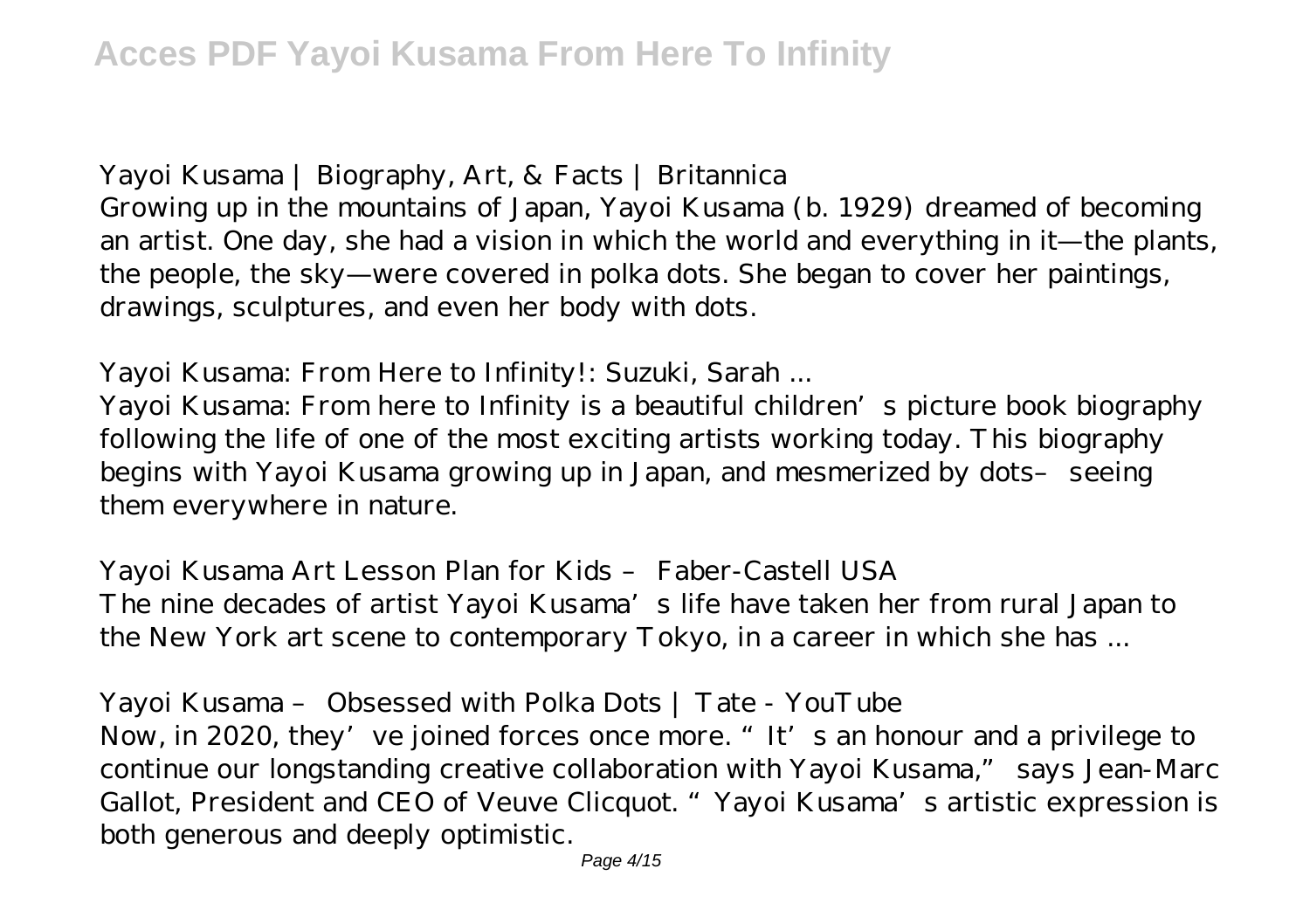### *Veuve Clicquot Yayoi Kusama | The Selfridges Corner Shop*

Our book for today is Yayoi Kusama: From Here To Infinity, written by Sarah Suzuki and illustrated by Ellen Weinstein, a visually striking picture book biography of the Japanese avant-garde artist. Yayoi was born in Japan in 1929, into a world of natural beauty and color.

### *Yayoi Kusama: From Here to Infinity by Sarah Suzuki*

When The Hirshhorn Museum in Washington D.C. hosted a 50-year retrospective of Yayoi Kusama's art in February 2017, it featured six Infinity Mirror installations her celebrated cube-shaped ...

### *Yayoi Kusama's Self-Portrait as a Young Provocateur*

Works of art by Yayoi Kusama Growing up in the mountains of Japan, Yayoi Kusama dreamed of becoming an artist. One day, she had a vision in which the world and everything in it—the plants, the people, the sky—were covered in polka dots. She began to cover her paintings, drawings, sculptures, and even her body with dots.

### *David Zwirner Books · Yayoi Kusama: From Here to Infinity*

Yayoi Kusama began her creative career as an artist by depicting the hallucinations she experienced in her childhood, as a means to overcome her fears. Since then, Kusama has continued to produce works using these visions of her hallucinations and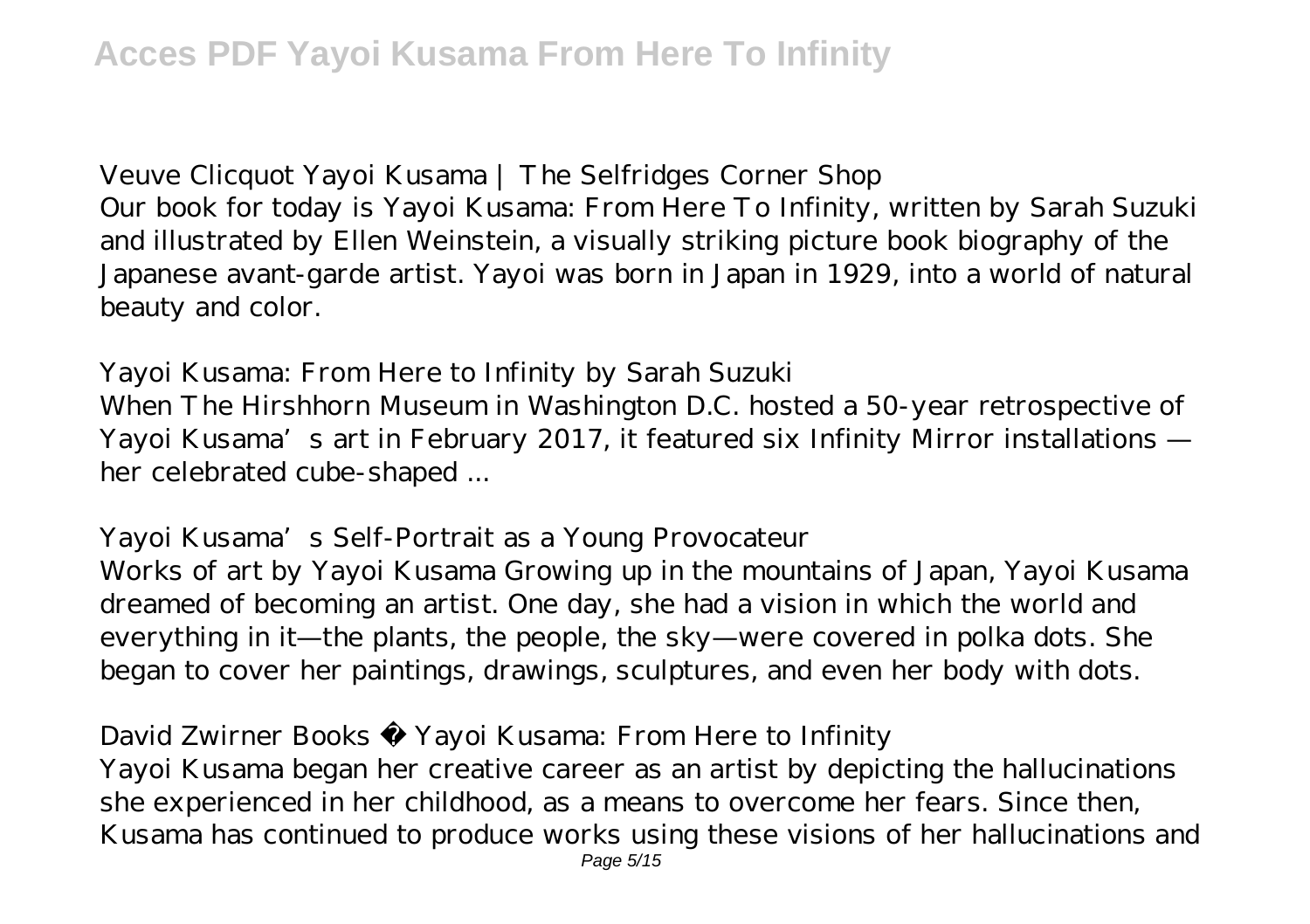inner world.

### *HOME – YAYOI KUSAMA MUSEUM*

Yayoi Kusama: From Here to Infinity, MoMA, click to see more Book collaboration with the Museum of Modern Art Growing up in the mountains of Japan, Yayoi Kusama (b. 1929) dreamed of becoming an artist.

#### *Ellen Weinstein*

Yayoi Kusama is a Japanese artist who is sometimes called 'the princess of polka dots'. Although she makes lots of different types of art – paintings, sculptures, performances and installations – they have one thing in common, DOTS! What's with all the dots?

#### *Who is Yayoi Kusama? – Who Are They? | Tate Kids*

Written by Sarah Suzuki, a curator at The Museum of Modern Art, New York, with striking illustrations by Ellen Weinstein and reproductions of seven of Kusama's artworks, this colourful book gives children the opportunity to learn about Yayoi Kusama's remarkable story, from her childhood in Japan, to New York, where she developed her iconic Infinity Net paintings, to her current status as one of the most respected and famous artists in the world.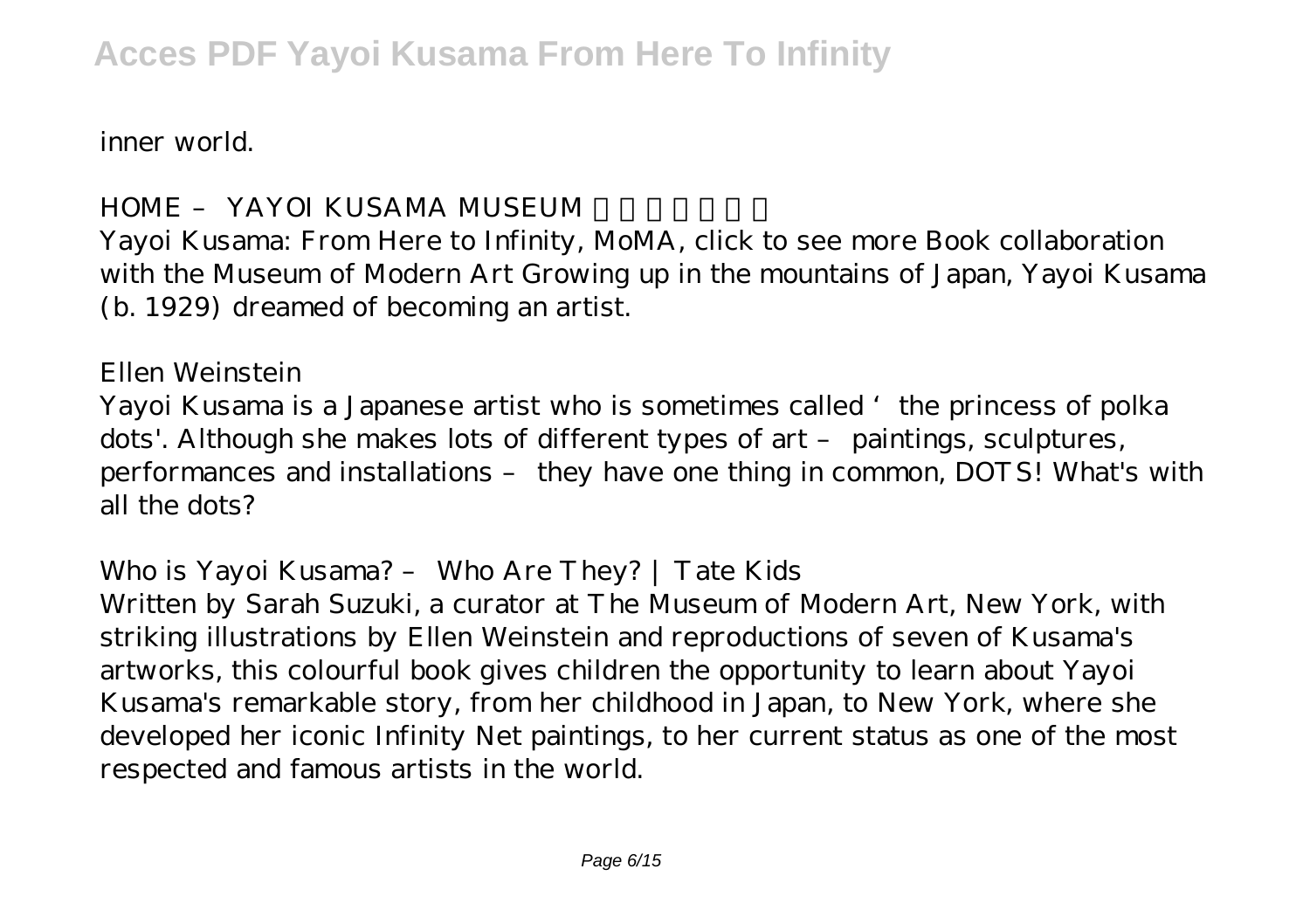Growing up in the mountains of Japan, Yayoi Kusama (b. 1929) dreamed of becoming an artist. One day, she had a vision in which the world and everything in it--the plants, the people, the sky--were covered in polka dots. She began to cover her paintings, drawings, sculptures, and even her body with dots. As she grew up, she traveled all around the world, from Tokyo to Seattle, New York to Venice, and brought her dots with her. Different people saw these dots in different ways--some thought they were tiny, like cells, and others imagined them enormous, like planets. Every year, Kusama sees more of the world, covering it with dots and offering people a way to experience it the way she does. Written by Sarah Suzuki, a curator at The Museum of Modern Art, and featuring reproductions of Kusama's instantly recognizable artworks, this colorful book tells the story of an artist whose work will not be complete until her dots cover the world, from here to infinity.

I am deeply terrified by the obsessions crawling over my body, whether they come from within me or from outside. I fluctuate between feelings of reality and unreality. I, myself, delight in my obsessions.'Yayoi Kusama is one of the most significant contemporary artists at work today. This engaging autobiography tells the story of her life and extraordinary career in her own words, revealing her as a fascinating figure and maverick artist who channels her obsessive neuroses into an art that transcends cultural barriers. Kusama describes the decade she spent in New York, first as a poverty stricken artist and later as the doyenne of an alternative countercultural scene. She provides a frank and touching account of her relationships with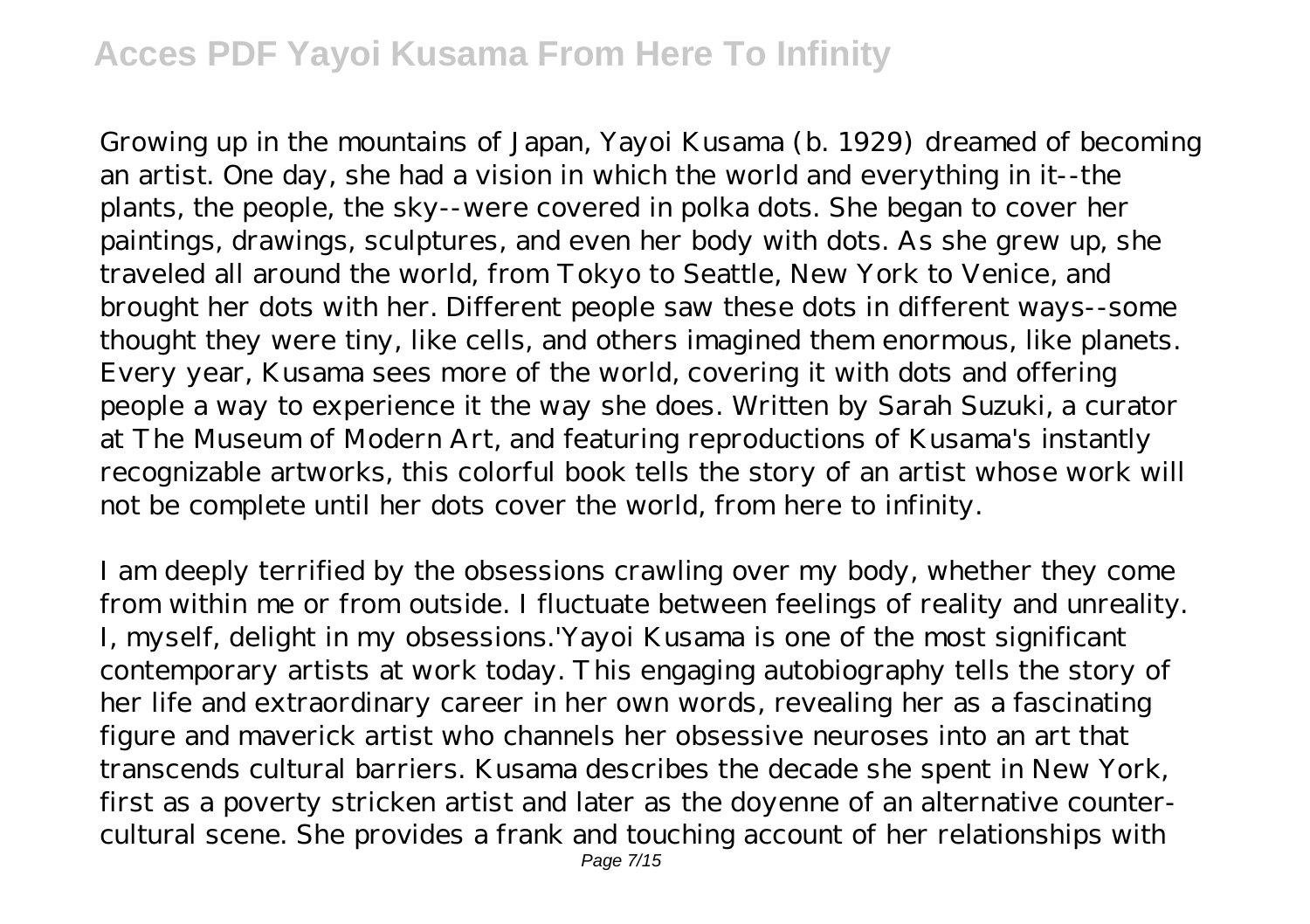key art-world figures, including Georgia O'Keeffe, Donald Judd and the reclusive Joseph Cornell, with whom Kusama forged a close bond. In candid terms she describes her childhood and the first appearance of the obsessive visions that have haunted her throughout her life. Returning to Japan in the early 1970s, Kusama checked herself into a psychiatric hospital in Tokyo where she resides to the present day, emerging to dedicate herself with seemingly endless vigour to her art and her writing. This remarkable autobiography provides a powerful insight into a unique artistic mind, haunted by fears and phobias yet determined to maintain her position at the forefront of the artistic avant-garde. In addition to her artwork, Yayoi Kusama is the author of numerous volumes of poetry and fiction, including The Hustler's Grotto of Christopher Street, Manhattan Suicide Addict and Violet Obsession.

Japanese painter, sculptor, writer, installation and performance artist Yayoi Kusama has been in the vanguard of contemporary art for sixty years. Best known for her use of patterns of dots (which she claims evolved from the hallucinations she's had since childhood), Kusama, now 84 years old, is finally getting the international recognition she deserves. Hi, Konnichiwa brings together Kusama's vivid imagery and haunting words with photos of the artist at work and at various stages in her life. The pieces are mostly from recent years (2000-2012), although there are some that go back as far as the 1950s. Here are Kusama's large-scale canvases, environmental sculptures, multi-media installations, and numerous self-portraits. Here, too, are photos of the artist at ten years old, and as a young woman in Tokyo and then New York, often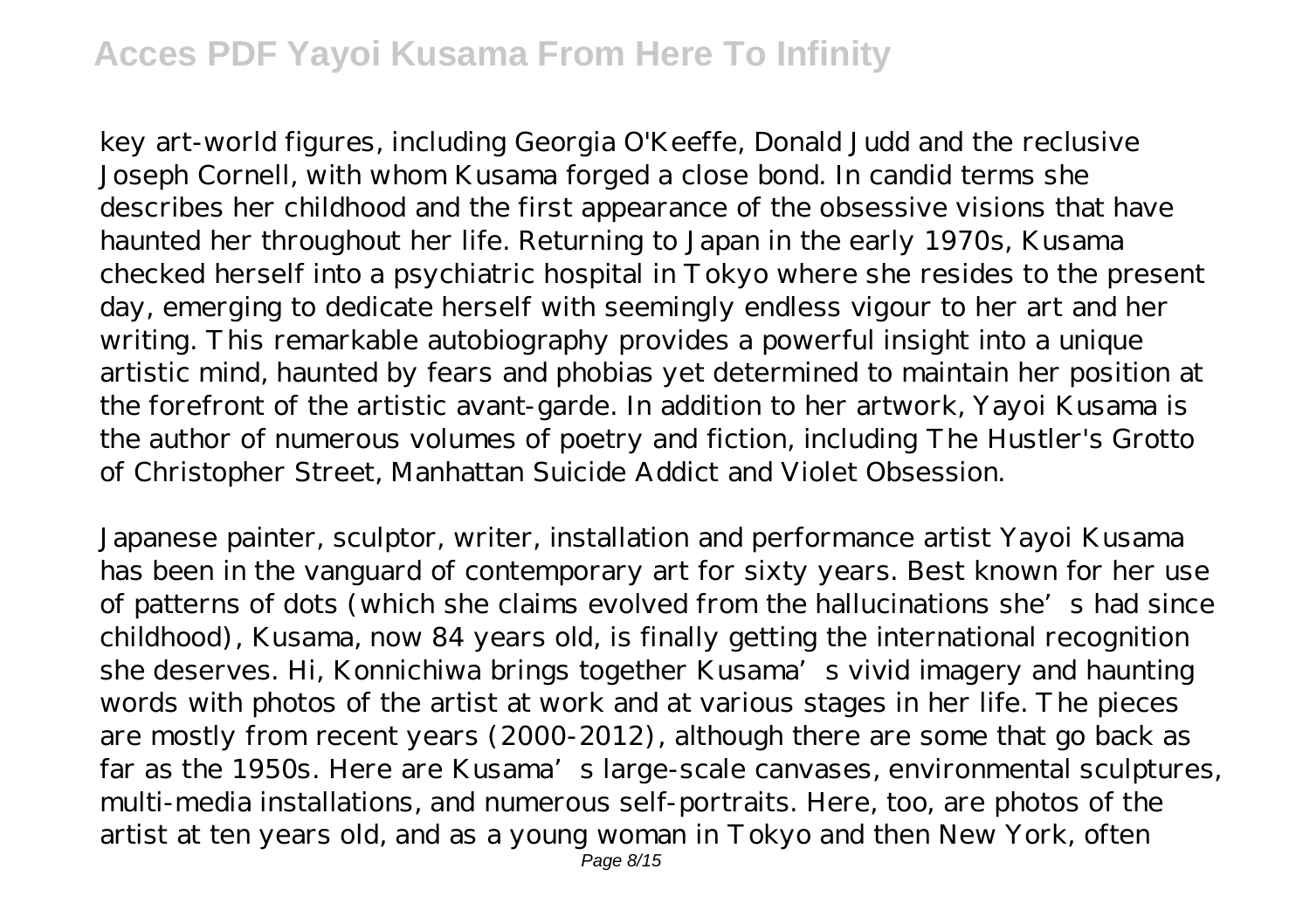wearing outrageous clothes of her own design. And we see Yayoi Kusama in recent years, working in her studio in Tokyo – minus the garish make-up and red wig. The book is a chronicle of her creative endeavors and of her life, offering a glimpse into the fevered imagination of this very complicated and fascinating woman. Yayoi Kusama was born in 1929 in Japan, and from an early age, suffered from hallucinations, which she maintains inspired the visual language she continues to use today. At art school in Kyoto, she first began to experiment with the subversive themes that became her trademark. After leaving school, Kusama had a period of intense productivity, and by 1955, was gaining prominence as an artist in Japan. In 1958, Yayoi Kusama moved to New York, where she was one of the pioneers of the Pop Art and performance art movements. She became a darling of the media, promoting free sex and anti-war activism. She started Kusama Fashion Company, which was quite successful -- her clothes sold in hundreds of stores including Bloomingdales By the 1970s, the earlier energy and excitement of the New York art scene had subsided. In 1973, Kusama went back to Japan, and in 1977, took up residence in a psychiatric hospital, where she still lives. She built a large studio nearby and continues to work there. While she certainly didn't fade into obscurity, Yayoi Kusama moved out of the spotlight. The last few years, however, have seen renewed interest in her work. In 2008, Christie's sold a painting for \$5.1 million, then a record for a living female artist. A major retrospective opened at the Whitney Museum in New York in Summer 2013; and at the same she Kusama collaborated with Marc Jacobs for Louis Vuitton collection featuring her polka dots. Kusama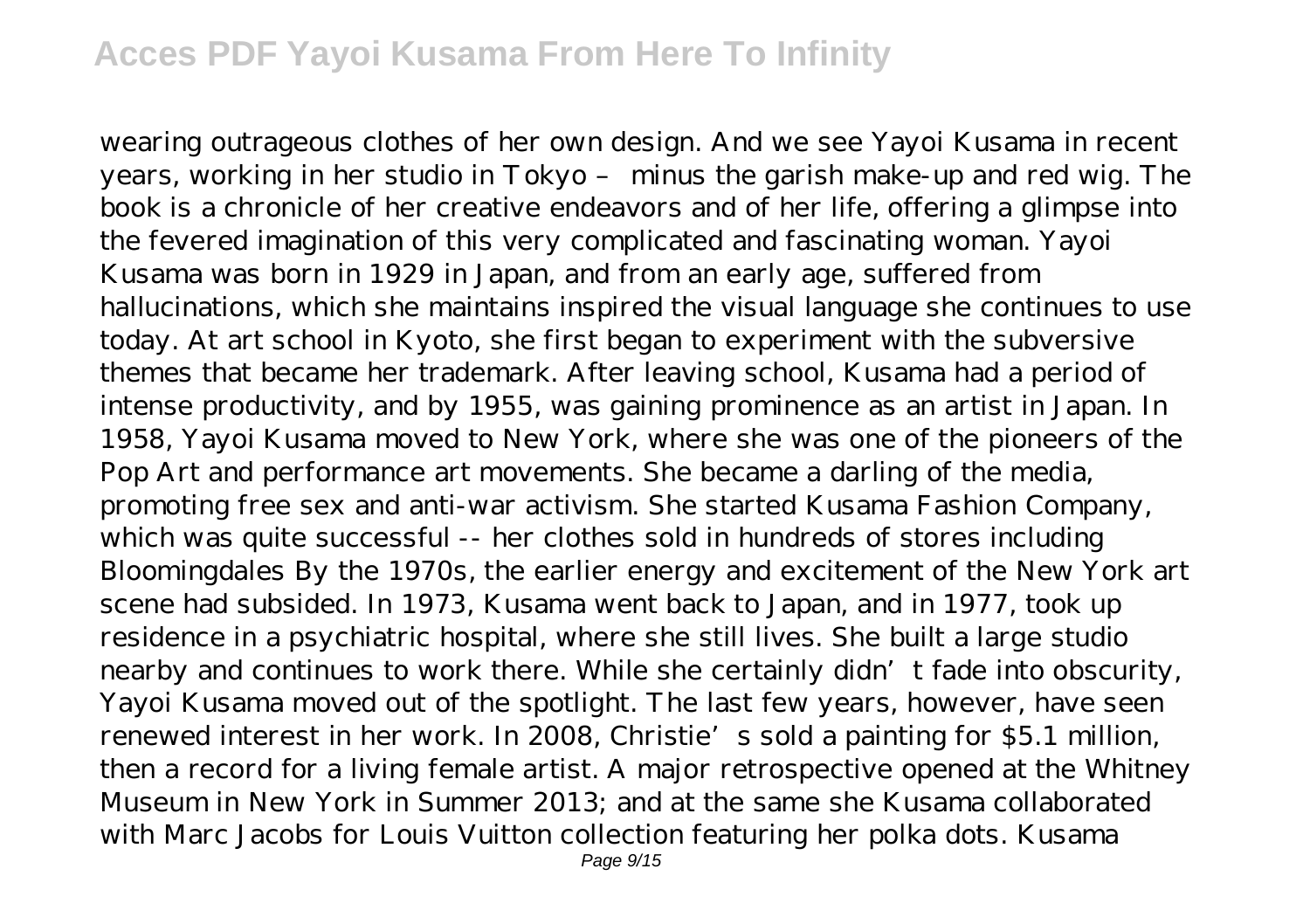recently signed with a new gallery in New York, and a solo show is planned for Fall 2013.

A clever, quirky book about one of the world's most beloved contemporary artists aimed at young readers and written from Kusama's point of view! Yayoi Kusama covers her paintings in hundreds and hundreds of dots. Her dots come off her canvases to cover dresses, tables, walls, and more! She creates mirrored rooms and fills them with glittering balls and lights, until there is an infinity of dots - just like in her paintings. Fausto Gilberti brings movement, life, and whimsy to the true life story of one of the most important contemporary Japanese artists of our time - an artist who is still dazzling museum- and gallery-goers around the globe today. Ages 4-7

Yayoi Kusama: Give Me Love documents the artist's most recent exhibition at David Zwirner, New York, which marked the US debut of The Obliteration Room, an allwhite, domestic interior that viewers are invited to cover with dot stickers of various sizes and colors. Widely recognized as one of the most popular artists in the world, Yayoi Kusama has shaped her own narrative of postwar and contemporary art. Minimalism and Pop art, abstraction and conceptualism coincide in her practice, which spans painting, sculpture, performance, room-sized and outdoor installation, the written word, films, fashion, design, and architectural interventions. Born in 1929 in Matsumoto, Japan, Yayoi Kusama briefly studied painting in Kyoto before moving to New York City in the late 1950s. In the mid-1960s, she established herself in New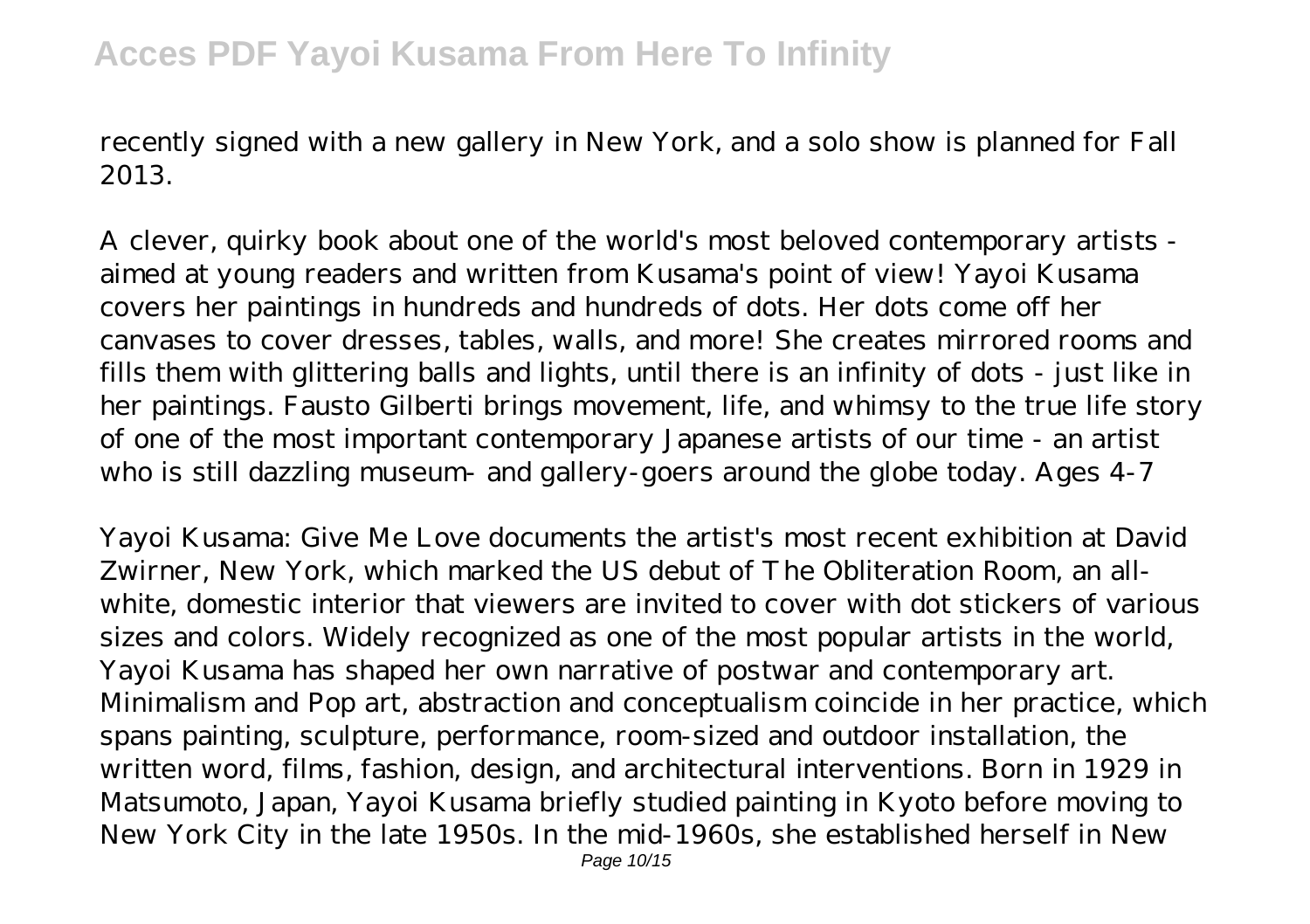York as an important avant-garde artist by staging groundbreaking happenings, events, and exhibitions. Now in her late 80s, Kusama is entering one of the richest creative periods of her life. Immersed in her studio six days a week, Kusama has spoken of her renewed dedication to creating art over the past years: "[N]ew ideas come welling up every day….Now I am more keenly aware of the time that remains and more in awe of the vast scope of art." Taking The Obliteration Room as its centerpiece, this catalogue reveals, in vivid large-scale plates, the transformation of the space from a clean white interior to a stunningly saturated room, with ceilings, walls, and furniture covered in myriad multicolored stickers put there by viewers over the course of the exhibition. The catalogue also includes beautiful reproductions of Kusama's new large-format paintings from My Eternal Soul series. Ranging from bright and densely pixelated forms, to umber figures with darker blues and muted oranges, these paintings demonstrate the artist's striking command of color, and her exceptional control over balance and contrast. Bold brushstrokes hover between figuration and abstraction; vibrant, animated, and intense, these paintings introduce their own powerful pictorial logic, at once contemporary and universal. The catalogue continues with a selection of new, large Pumpkin sculptures, a form that Kusama has been exploring since her studies in Japan in the 1950s, and which gained prominence in the 1980s, continuing to remain an essential part of her practice. Made of shiny stainless steel and featuring painted dots or dot-shaped perforations that recall The Obliteration Room, these immersive works seem created on human scale, with the tallest measuring 70 inches (178 cm). Vibrant plates capture how color, shape, size,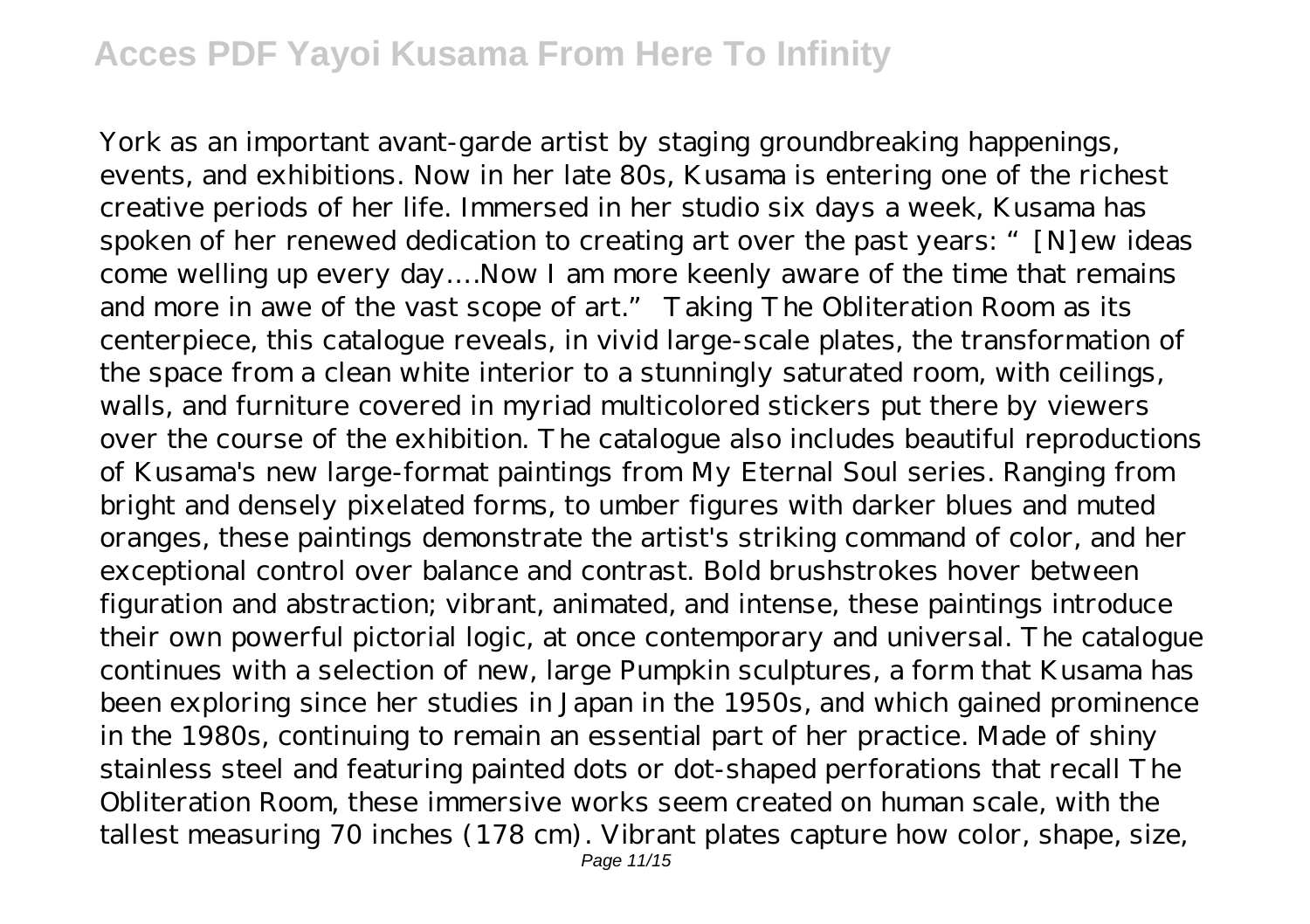and surface merge in these sculptures and mesmerize the viewer. Texts include a "Hymn to Yayoi Kusama" by art critic and poet Akira Tatehata and a poem by the artist herself.

Get to know Yayoi Kusama, a Japanese artist known for her extensive use of polka dots and for her infinity installations, in this fascinating nonfiction Level 3 Ready-to-Read, part of a series of biographies about people "you should meet!" Meet Yayoi Kusama. When Yayoi Kusama was a little girl, she told her parents she wanted to be an artist. Her parents forbade her and tore up her drawings. But that didn't stop her. When she couldn't afford art supplies, she used old paper sacks and mud to create her art. Eventually, she convinced her parents to let her go to art school and study painting. In 2006, she became the first Japanese woman to receive the Praemium Imperiale. It is one of the highest honors given by the Japanese imperial family. Ten years later, she received the Order of Culture, another prestigious award given to people who make important contributions to Japanese culture. Today, she is one of the most famous artists in the world.

A study of Kusama's era-defining work, a "sublime, miraculous field of phalluses," against the background of abstraction, eroticism, sexuality, and softness. Almost a half-century after Yayoi Kusama debuted her landmark installation Infinity Mirror Room—Phalli's Field (1965) in New York, the work remains challenging and unclassifiable. Shifting between the Pop-like and the Surreal, the Minimal and the Page 12/15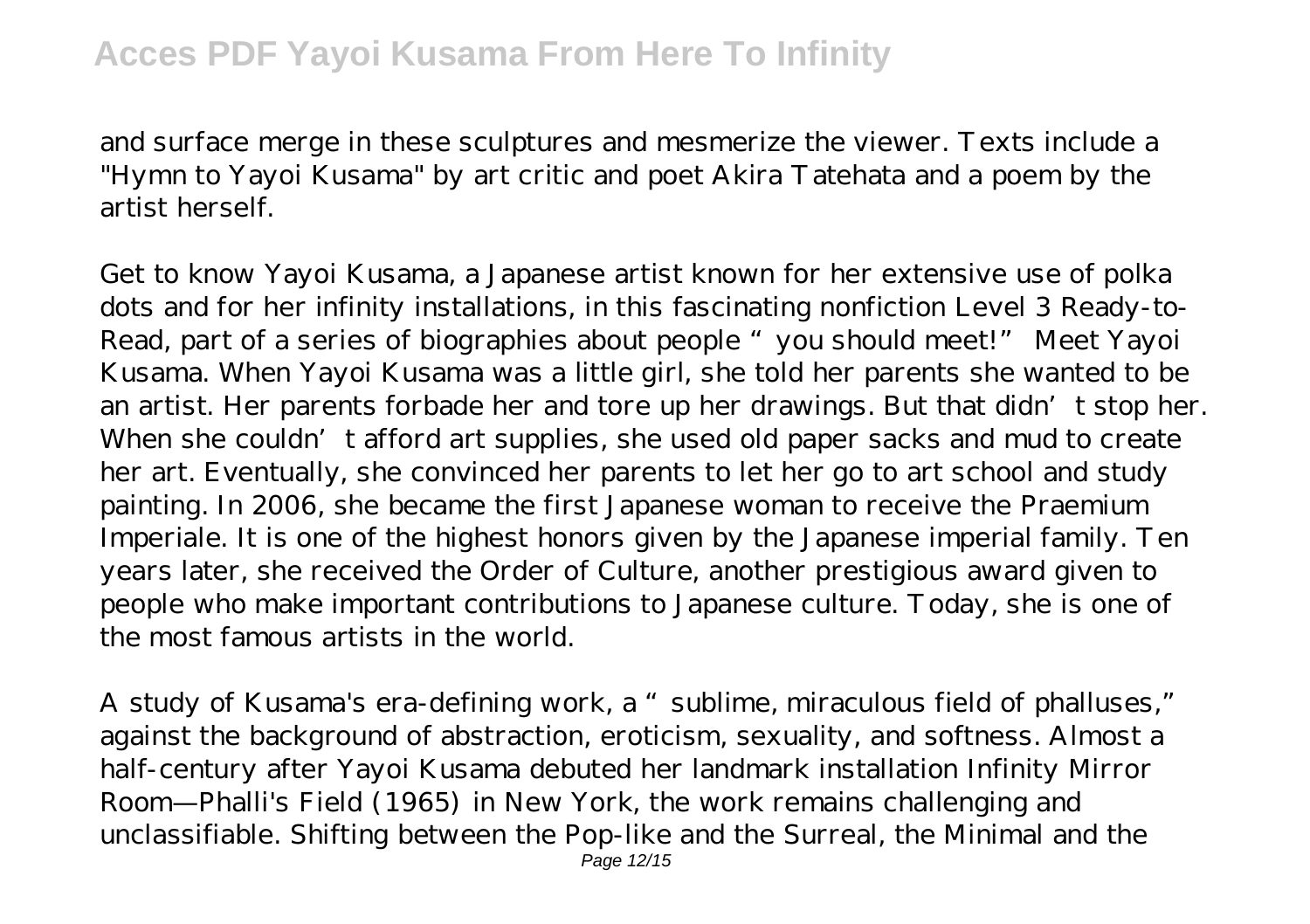metaphorical, the figurative and the abstract, the psychotic and the erotic, with references to "free love" and psychedelia, it seemed to embody all that the 1960s was about, while at the same time denying the prevailing aesthetics of its time. The installation itself was a room lined with mirrored panels and carpeted with several hundred brightly polka-dotted soft fabric protrusions into which the visitor was completely absorbed. Kusama simply called it "a sublime, miraculous field of phalluses." A precursor of performance-based feminist art practice, media pranksterism, and "Occupy" movements, Kusama (born in 1929) was once as well known as her admirers—Andy Warhol, Donald Judd, and Joseph Cornell. In this first monograph on an epoch-defining work, Jo Applin looks at the installation in detail and places it in the context of subsequent art practice and theory as well as Kusama's own (as she called it) "obsessional art." Applin also discusses Kusama's relationship to her contemporaries, particularly those working with environments, abstract-erotic sculpture, and mirrors, and those grappling with such issues as abstraction, eroticism, sexuality, and softness. The work of Lee Lozano, Claes Oldenburg, Louise Bourgeois, and Eva Hesse is seen anew when considered in relation to Yayoi Kusama's.

From rural Japan to international icon - Yayoi Kusama has spent her remarkable life immersed in her art. Follow her incredible journey in this vivid graphic biography which details her bold departure from Japan as a young artist, her embrace of the buzzing New York art scene in the 1960s, and her eventual return home and rise to twenty-first-century super-fame.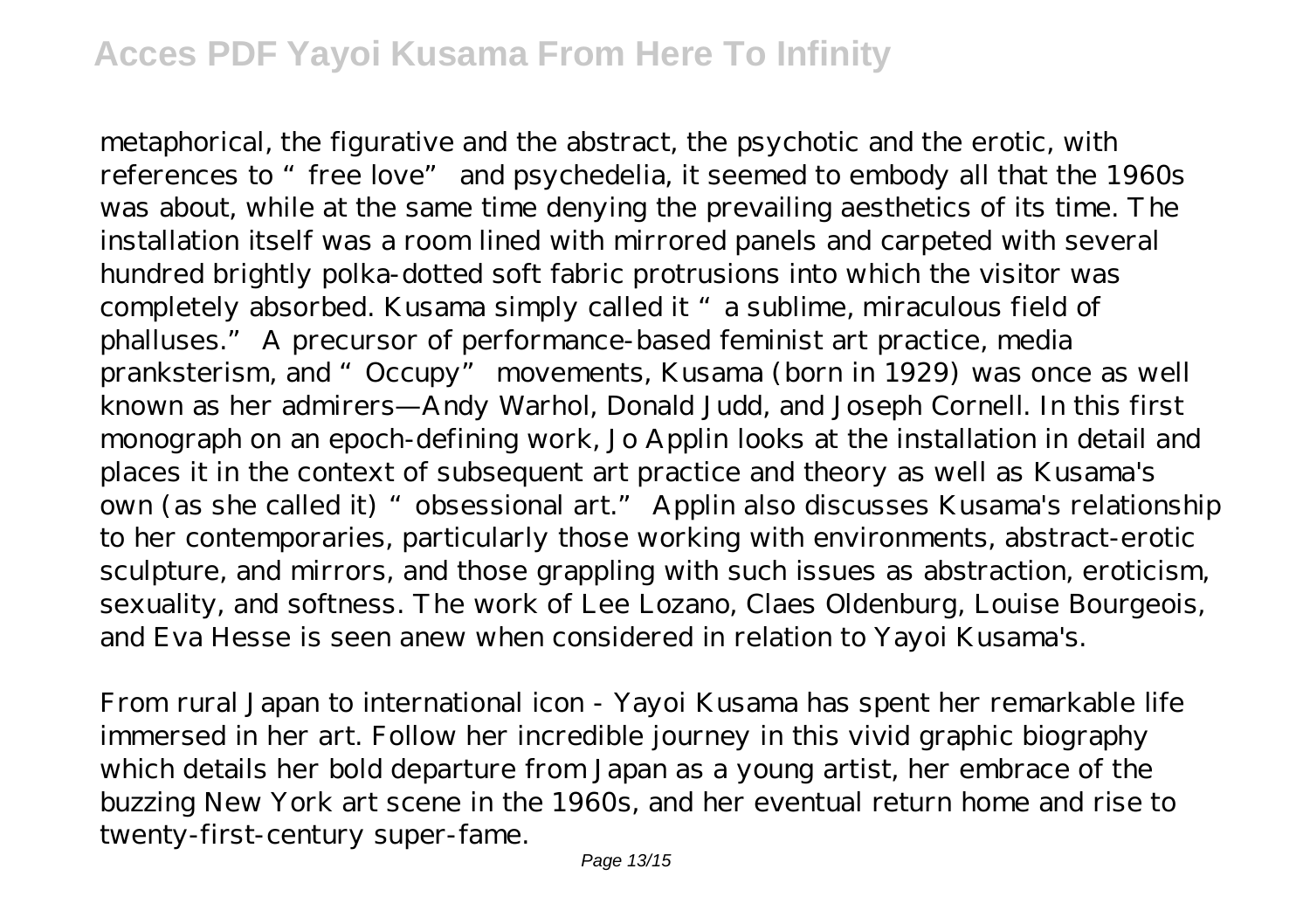This book explores Yayoi Kusama's best-known and most spectacular series--the Infinity Mirror Rooms--and its influence on the course of contemporary art over the past 50 years. World-renowned Japanese artist Yayoi Kusama has worked in a variety of media, including painting, sculpture, performance art, and installation. Kusama's iconic Infinity Mirror Rooms, which originated with Phalli's Field in 1965, situate viewers in kaleidoscopic spaces filled with multicolored lights or whimsical forms. These mirror-lined installations reflect endlessly, distorting rooms to project the illusion of infinite space. Over the years, the works have come to symbolize different modalities within the various contexts they have inhabited, from Kusama's "self-obliteration" in the Vietnam War era to her more harmonious aspirations in the present. By examining her early unsettling installations alongside her more recent ethereal atmospheres, this volume aims to historicize the body of work amidst the resurgence of experiential practices within the global landscape of contemporary art. Generously illustrated, this publication invites readers to examine the series' impact over the course of the artist's career. Accompanying essays, an interview with the artist, and a scholarly chronology round out the book.

In a unique style that is both sensory and utopian, Yayoi Kusama's work possesses a highly personal character, yet one that has connected profoundly with large audiences around the globe. Throughout her career she has been able to break down traditional barriers between work, artist, and spectator. Kusama's work—which spans